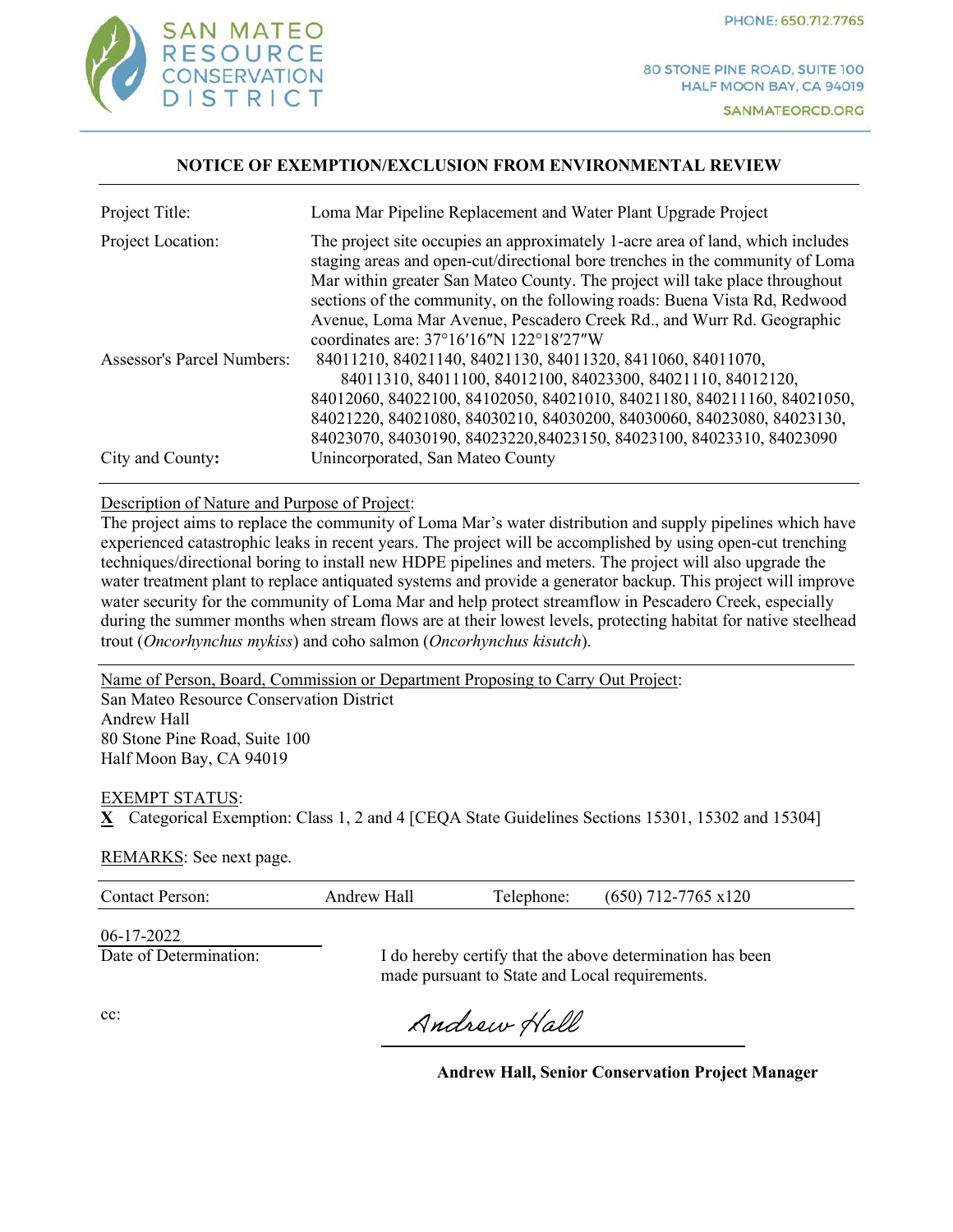# **REMARKS:**

This Project will replace the community of Loma Mar's water distribution system to create a more resilient and dependable water supply system for the community. This Project focuses on replacing the water supply and distribution system within the community of Loma Mar. Project partners have created project designs to address the The following provides a brief description of the project, and an explanation for why the project qualifies for pipeline replacement and meet Loma Mar's need to replace this pipeline for water security and system operations exemption from CEQA environmental review Class 1, Class 2 and Class 4 [CEQA State Guidelines, Sections 15301, 15302 and 15304].

# Project Description

The San Mateo County Resources Conservation District (RCD), working alongside the Loma Mar Mutual Water & to meet current standards, install water meters, and provide a generator and power bank backup to maintain Improvement Company (LMMWIC), plan to replace approximately 1.2 miles of LMMWIC's water system pipelines which are leaky and subject to catastrophic failure. LMMWC supplies water to 36 hookups and this new water distribution system would connect these hookups to four new 4,995-gallon water tanks that were installed in 2019, which replaced a failing 40,000-gallon water storage tank. This project would also upgrade the intake system drinking water supply during power outages.

The goals for the Project are to: 1) provide immediate relief for community of Loma Mar by providing water savings and system reliability, 2) improve water security for the community in the face of the ongoing and through open-cut trenching and/or directional drilling along existing roadways to replace the failing pipelines. additional catastrophic leaks in the LMMWIC system that can result in the loss of water for the community. This project will help protect streamflow in Pescadero Creek, especially during the summer months when stream flows are at their lowest levels. These efforts will protect habitat for native steelhead trout future droughts by installing a new highly efficient and resilient water system, and 3) reduce diversions due to system leaks and failures, limiting impacts on Pescadero Creek for the benefit of native steelhead trout (Oncorhynchus mykiss) and coho salmon (Oncorhynchus kisutch). The Project goals will be accomplished This will improve water security in the face of drought and climate change by providing a secure backup generator system, installing a new pump system, reducing persistent leaks, and lowering the chance of (Oncorhynchus mykiss) and coho salmon (Oncorhynchus kisutch).

## Class 1 (CEQA State Guidelines, Section 15301)

inclusive of the types of projects which might fall within Class 1. The key consideration is whether the project Class 1 consists of the operation, repair, maintenance, permitting, leasing, licensing, or minor alteration of existing public or private structures, facilities, mechanical equipment, or topographical features, involving negligible or no expansion of existing or former use. The types of "existing facilities" itemized below are not intended to be allinvolves negligible or no expansion of use.

Examples of this exemption that this project is most related to include, but not limited to:

(d) Restoration or rehabilitation of deteriorated or damaged structures, facilities, or mechanical eauipment to meet current standards of public health and safety, unless it is determined that the damage was substantial and resulted from an environmental hazard such as earthquake, landslide, or flood;

The project will replace approximately 1.2 mi of an existing water system pipelines that have deteriorated and have experienced chronic leaks and catastrophic storage losses. The project will also replace outdated water treatment facilities. There will be no expansion of use for the LLMWIC's water system through this project